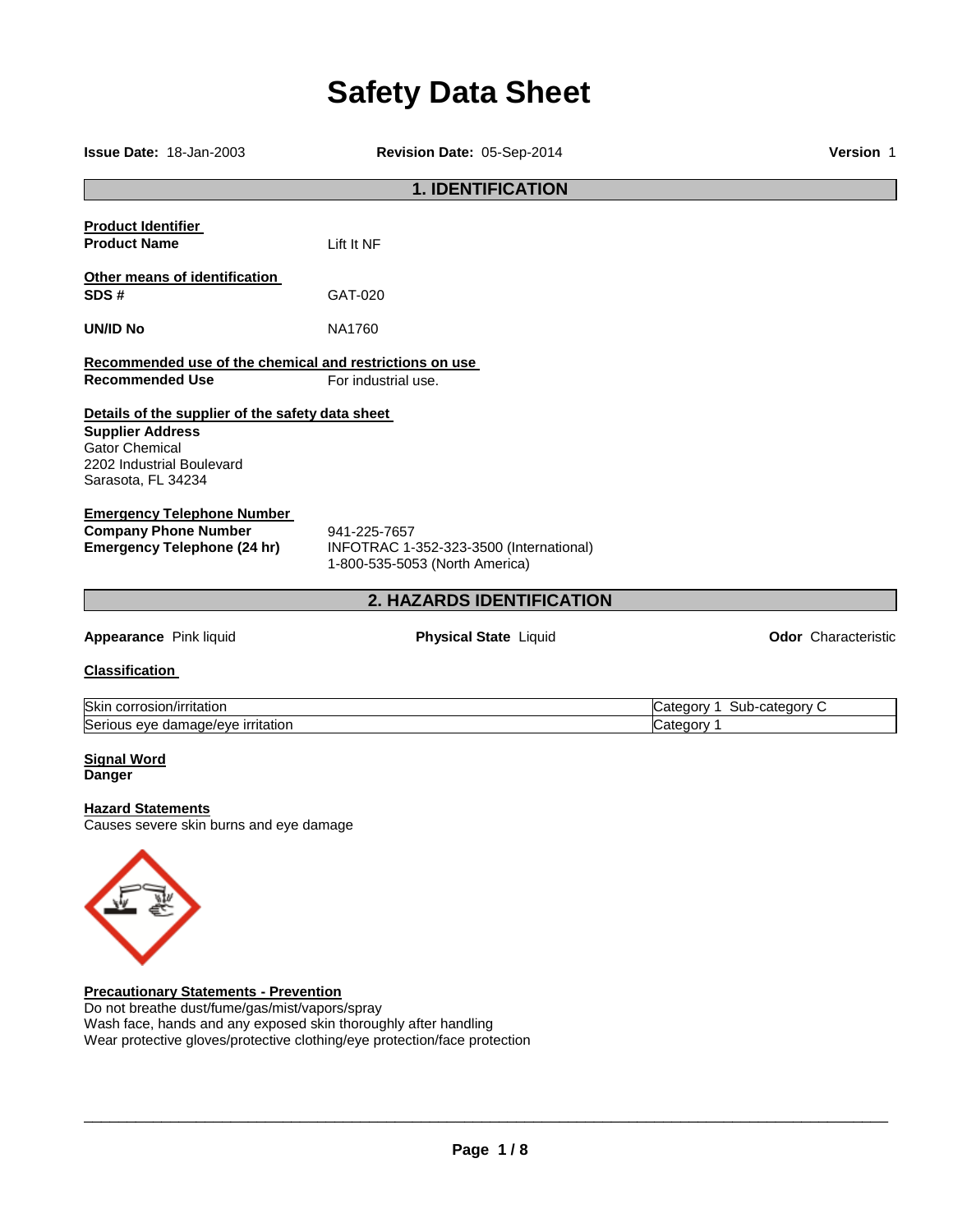#### **Precautionary Statements - Response**

IF IN EYES: Rinse cautiously with water for several minutes. Remove contact lenses, if present and easy to do. Continue rinsing Immediately call a poison center or doctor/physician

\_\_\_\_\_\_\_\_\_\_\_\_\_\_\_\_\_\_\_\_\_\_\_\_\_\_\_\_\_\_\_\_\_\_\_\_\_\_\_\_\_\_\_\_\_\_\_\_\_\_\_\_\_\_\_\_\_\_\_\_\_\_\_\_\_\_\_\_\_\_\_\_\_\_\_\_\_\_\_\_\_\_\_\_\_\_\_\_\_\_\_\_\_

IF ON SKIN (or hair): Remove/Take off immediately all contaminated clothing. Rinse skin with water/shower

Wash contaminated clothing before reuse

Get medical attention

IF INHALED: Remove victim to fresh air and keep at rest in a position comfortable for breathing

Immediately call a poison center or doctor/physician

IF SWALLOWED: rinse mouth. Do NOT induce vomiting

Immediately call a poison center or doctor/physician

#### **Precautionary Statements - Storage**

Store locked up

#### **Precautionary Statements - Disposal**

Dispose of contents/container to an approved waste disposal plant

# **3. COMPOSITION/INFORMATION ON INGREDIENTS**

| <b>Chemical Name</b>                      | <b>CAS No</b> | Weight-% |
|-------------------------------------------|---------------|----------|
| Sodium metasilicate                       | 6834-92-0     |          |
| Potassium hydroxide                       | 1310-58-3     | ה- ו     |
| Dipropylene Glycol Monomethyl Ether (DPM) | 34590-94-8    | l -5     |

\*\*If Chemical Name/CAS No is "proprietary" and/or Weight-% is listed as a range, the specific chemical identity and/or percentage of composition has been withheld as a trade secret.\*\*

|  |  |  | <b>4. FIRST-AID MEASURES</b> |
|--|--|--|------------------------------|
|--|--|--|------------------------------|

**Eye Contact** IF IN EYES: Rinse cautiously with water for several minutes. Remove contact lenses, if present and easy to do. Continue rinsing. Immediately call a poison center or doctor/physician.

**Skin Contact IF ON SKIN** (or hair): Remove/Take off immediately all contaminated clothing. Wash skin with soap and water. DO NOT attempt to neutralize with chemical agents. Get medical attention.

#### **Inhalation** IF INHALED: Remove victim to fresh air and keep at rest in a position comfortable for breathing. Wash mouth and nasal passages with water repeatedly. Immediately call a poison center or doctor/physician.

**Ingestion IF SWALLOWED:** rinse mouth. Do NOT induce vomiting. Give large quantities of water. Give diluted vinegar or lemon juice to conscious person. Immediately call a poison center or doctor/physician.

#### **Most important symptoms and effects**

**Symptoms** EYES: CORROSIVE; vapors, liquid, and mists are extremely corrosive to the eyes. Brief contact of the vapors will be severely irritating. Brief contact of the liquid or mists will severely damage the eyes; prolonged contact may cause permanent eye injury, may be followed by blindness.

SKIN: Corrosive; chemical burns may result from contact; destructive to tissue.

INHALATION: Corrosive, may cause damage to upper respiratory tract, mucous membranes, and lung tissue.

INGESTION: Corrosive; may cause severe burns and tissue perforation to digestive tract and mucous membranes; may cause gastric distress, stomach pains, and vomiting; may result in red blood cell hemolysis.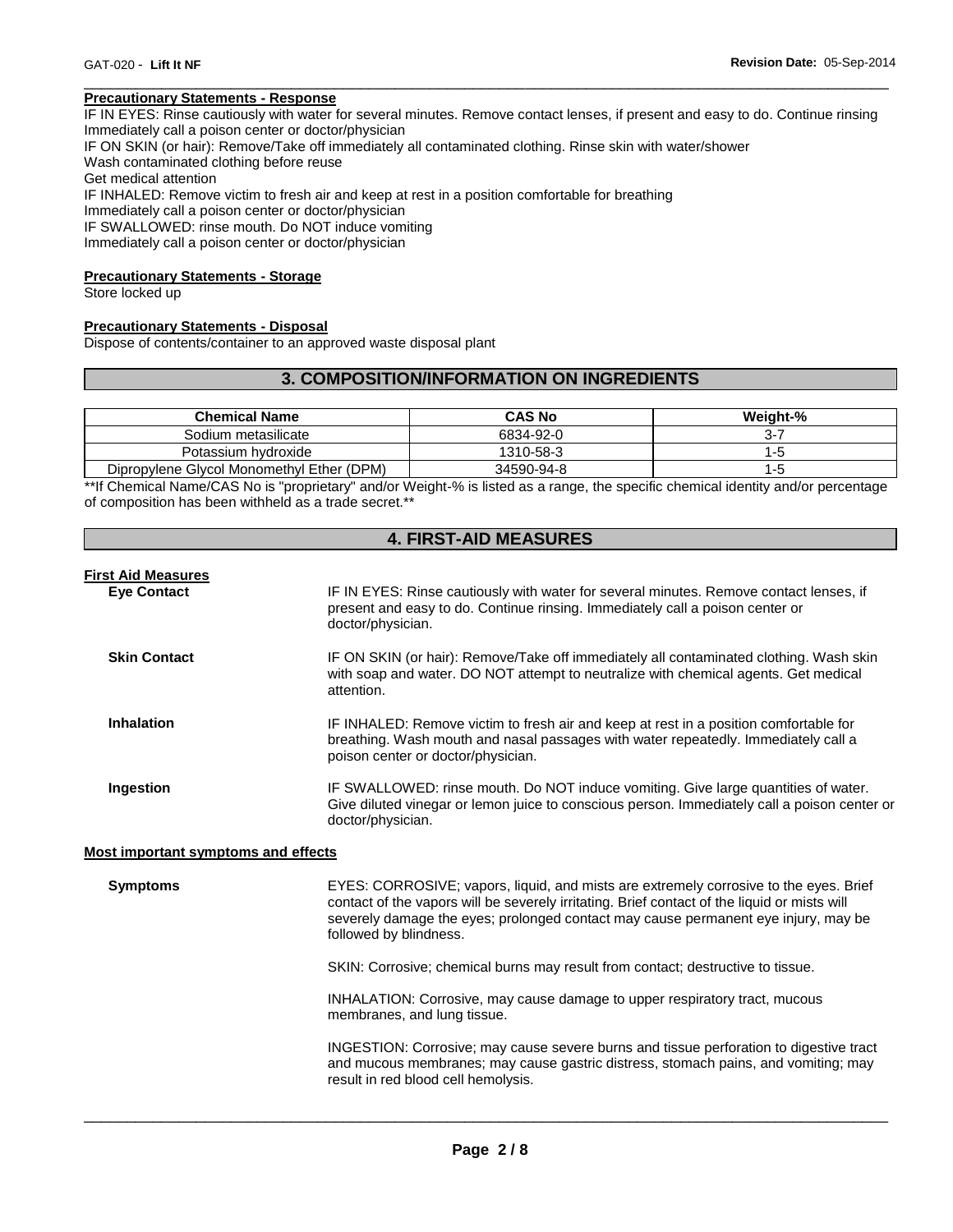#### **Indication of any immediate medical attention and special treatment needed**

**Notes to Physician** MEDICAL CONDITIONS GENERALLY AGGRAVATED BY EXPOSURE: Preexisting skin, eye, or respiratory disorders may become aggravated through prolonged exposure.

# **5. FIRE-FIGHTING MEASURES**

\_\_\_\_\_\_\_\_\_\_\_\_\_\_\_\_\_\_\_\_\_\_\_\_\_\_\_\_\_\_\_\_\_\_\_\_\_\_\_\_\_\_\_\_\_\_\_\_\_\_\_\_\_\_\_\_\_\_\_\_\_\_\_\_\_\_\_\_\_\_\_\_\_\_\_\_\_\_\_\_\_\_\_\_\_\_\_\_\_\_\_\_\_

# **Suitable Extinguishing Media**

Carbon dioxide (CO2). Water. Water spray (fog). Dry chemical. Foam.

#### **Unsuitable Extinguishing Media** Not determined.

#### **Specific Hazards Arising from the Chemical**

Combustion products may be toxic.

#### **Hazardous Combustion Products** Carbon oxides. Hydrocarbons. Fumes and smoke.

#### **Protective equipment and precautions for firefighters**

Keep containers cool with water spray to prevent container rupture due to steam buildup; CAUTION - material is corrosive. As in any fire, wear self-contained breathing apparatus pressure-demand, MSHA/NIOSH (approved or equivalent) and full protective gear.

# **6. ACCIDENTAL RELEASE MEASURES**

#### **Personal precautions, protective equipment and emergency procedures**

| <b>Personal Precautions</b>      | Use personal protective equipment as required.                                                                                                                      |
|----------------------------------|---------------------------------------------------------------------------------------------------------------------------------------------------------------------|
| <b>Environmental Precautions</b> | Prevent from entering into soil, ditches, sewers, waterways and/or groundwater. See<br>Section 12, Ecological Information. See Section 13: DISPOSAL CONSIDERATIONS. |

#### **Methods and material for containment and cleaning up**

| <b>Methods for Containment</b> | Prevent further leakage or spillage if safe to do so.                                                                                                                                                                                                                                         |
|--------------------------------|-----------------------------------------------------------------------------------------------------------------------------------------------------------------------------------------------------------------------------------------------------------------------------------------------|
| <b>Methods for Clean-Up</b>    | Contain and collect with an inert absorbent and place into an appropriate container for<br>disposal. For spills in excess of allowable limits (RQ) notify the National Response Center<br>(800) 424-8802; refer to 40 CFR 302 for detailed instructions concerning reporting<br>requirements. |

# **7. HANDLING AND STORAGE**

#### **Precautions for safe handling**

**Advice on Safe Handling** Handle in accordance with good industrial hygiene and safety practice. Use personal protection recommended in Section 8. Avoid contact with skin, eyes or clothing. Wash face, hands, and any exposed skin thoroughly after handling. Do not breathe dust/fume/gas/mist/vapors/spray. Keep containers closed when not in use. Protect containers from abuse.

#### **Conditions for safe storage, including any incompatibilities**

| <b>Storage Conditions</b>     | Keep container tightly closed and store in a cool, dry and well-ventilated place. Store locked<br>up. Protect from extreme temperatures. Keep away from oxidizers and incompatible<br>materials. |
|-------------------------------|--------------------------------------------------------------------------------------------------------------------------------------------------------------------------------------------------|
| <b>Incompatible Materials</b> | Strong oxidizers. Strong acids. Strong alkalis.                                                                                                                                                  |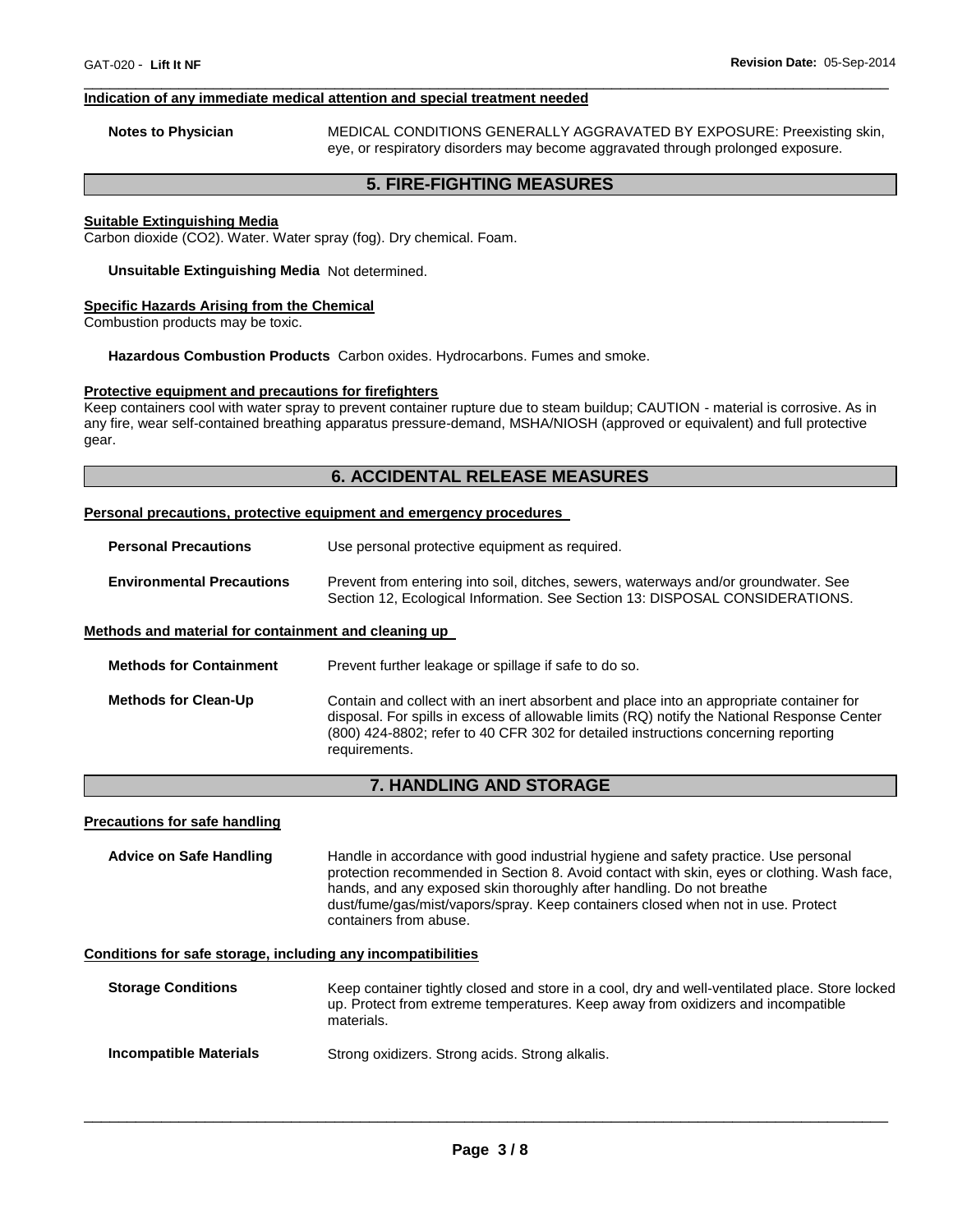# \_\_\_\_\_\_\_\_\_\_\_\_\_\_\_\_\_\_\_\_\_\_\_\_\_\_\_\_\_\_\_\_\_\_\_\_\_\_\_\_\_\_\_\_\_\_\_\_\_\_\_\_\_\_\_\_\_\_\_\_\_\_\_\_\_\_\_\_\_\_\_\_\_\_\_\_\_\_\_\_\_\_\_\_\_\_\_\_\_\_\_\_\_ **8. EXPOSURE CONTROLS/PERSONAL PROTECTION**

# **Exposure Guidelines**

| <b>Chemical Name</b>                                       | <b>ACGIH TLV</b>                           | <b>OSHA PEL</b>                                                                                                                                                                      | <b>NIOSH IDLH</b>                                                                                           |
|------------------------------------------------------------|--------------------------------------------|--------------------------------------------------------------------------------------------------------------------------------------------------------------------------------------|-------------------------------------------------------------------------------------------------------------|
| Sodium metasilicate<br>6834-92-0                           | 2 mg/ $m^3$                                | 2 mg/m $3$                                                                                                                                                                           |                                                                                                             |
| Potassium hydroxide<br>1310-58-3                           | Ceiling: $2 \text{ mg/m}^3$                | (vacated) Ceiling: 2 mg/m <sup>3</sup>                                                                                                                                               | Ceiling: $2 \text{ mg/m}^3$                                                                                 |
| Dipropylene Glycol Monomethyl Ether<br>(DPM)<br>34590-94-8 | STEL: 150 ppm<br><b>TWA: 100 ppm</b><br>S* | TWA: 100 ppm<br>TWA: 600 mg/m $3$<br>(vacated) TWA: 100 ppm<br>(vacated) TWA: 600 mg/m $3$<br>(vacated) STEL: 150 ppm<br>(vacated) STEL: 900 mg/m <sup>3</sup><br>(vacated) S*<br>S* | IDLH: 600 ppm<br>TWA: 100 ppm<br>TWA: 600 mg/m <sup>3</sup><br>STEL: 150 ppm<br>STEL: 900 mg/m <sup>3</sup> |

#### **Appropriate engineering controls**

**Engineering Controls** Ensure adequate ventilation, especially in confined areas. Eyewash stations. Showers.

### **Individual protection measures, such as personal protective equipment**

| <b>Eye/Face Protection</b>      | Wear protective eyeglasses or chemical safety goggles.                                                                                                                                                                                                                                                 |
|---------------------------------|--------------------------------------------------------------------------------------------------------------------------------------------------------------------------------------------------------------------------------------------------------------------------------------------------------|
| <b>Skin and Body Protection</b> | Neoprene or rubber gloves with cuffs. Coveralls, apron or other equipment should be worn<br>to minimize skin contact.                                                                                                                                                                                  |
| <b>Respiratory Protection</b>   | None required while threshold limits are kept below maximum allowable concentrations; if<br>TWA exceeds limits, NIOSH approved respirator must be worn. Respiratory protection must<br>be provided in accordance with OSHA regulations (29 CFR1910.134) or European<br>Standard EN 149, as applicable. |
|                                 |                                                                                                                                                                                                                                                                                                        |

**General Hygiene Considerations** Handle in accordance with good industrial hygiene and safety practice.

# **9. PHYSICAL AND CHEMICAL PROPERTIES**

# **Information on basic physical and chemical properties**

| <u>INTO Mation on basic privilege and chemical properties</u> |                       |                       |                |
|---------------------------------------------------------------|-----------------------|-----------------------|----------------|
| <b>Physical State</b>                                         | Liquid                |                       |                |
| Appearance                                                    | Pink liquid           | Odor                  | Characteristic |
| <b>Color</b>                                                  | Pink                  | <b>Odor Threshold</b> | Not determined |
|                                                               |                       |                       |                |
| <b>Property</b>                                               | Values                | Remarks • Method      |                |
| рH                                                            | 13.3                  |                       |                |
| <b>Melting Point/Freezing Point</b>                           | Not determined        |                       |                |
| <b>Boiling Point/Boiling Range</b>                            | 100°C / 212°F         |                       |                |
| <b>Flash Point</b>                                            | Non-flammable         |                       |                |
| <b>Evaporation Rate</b>                                       | ا>                    | (Water = 1)           |                |
| <b>Flammability (Solid, Gas)</b>                              | Liquid-Not Applicable |                       |                |
| <b>Upper Flammability Limits</b>                              | Not Applicable        |                       |                |
| <b>Lower Flammability Limit</b>                               | Not Applicable        |                       |                |
| <b>Vapor Pressure</b>                                         | 17 mm Hg @ 20°C       |                       |                |
| <b>Vapor Density</b>                                          | >1                    | $(Air=1)$             |                |
| <b>Specific Gravity</b>                                       | 1.137                 | (Water = 1)           |                |
| <b>Water Solubility</b>                                       | Completely soluble    |                       |                |
| Solubility in other solvents                                  | Not determined        |                       |                |
| <b>Partition Coefficient</b>                                  | Not determined        |                       |                |
| <b>Auto-ignition Temperature</b>                              | Not determined        |                       |                |
| <b>Decomposition Temperature</b>                              | Not determined        |                       |                |
| <b>Kinematic Viscosity</b>                                    | Not determined        |                       |                |
| <b>Dynamic Viscosity</b>                                      | Not determined        |                       |                |
| <b>Explosive Properties</b>                                   | Not determined        |                       |                |
| <b>Oxidizing Properties</b>                                   | Not determined        |                       |                |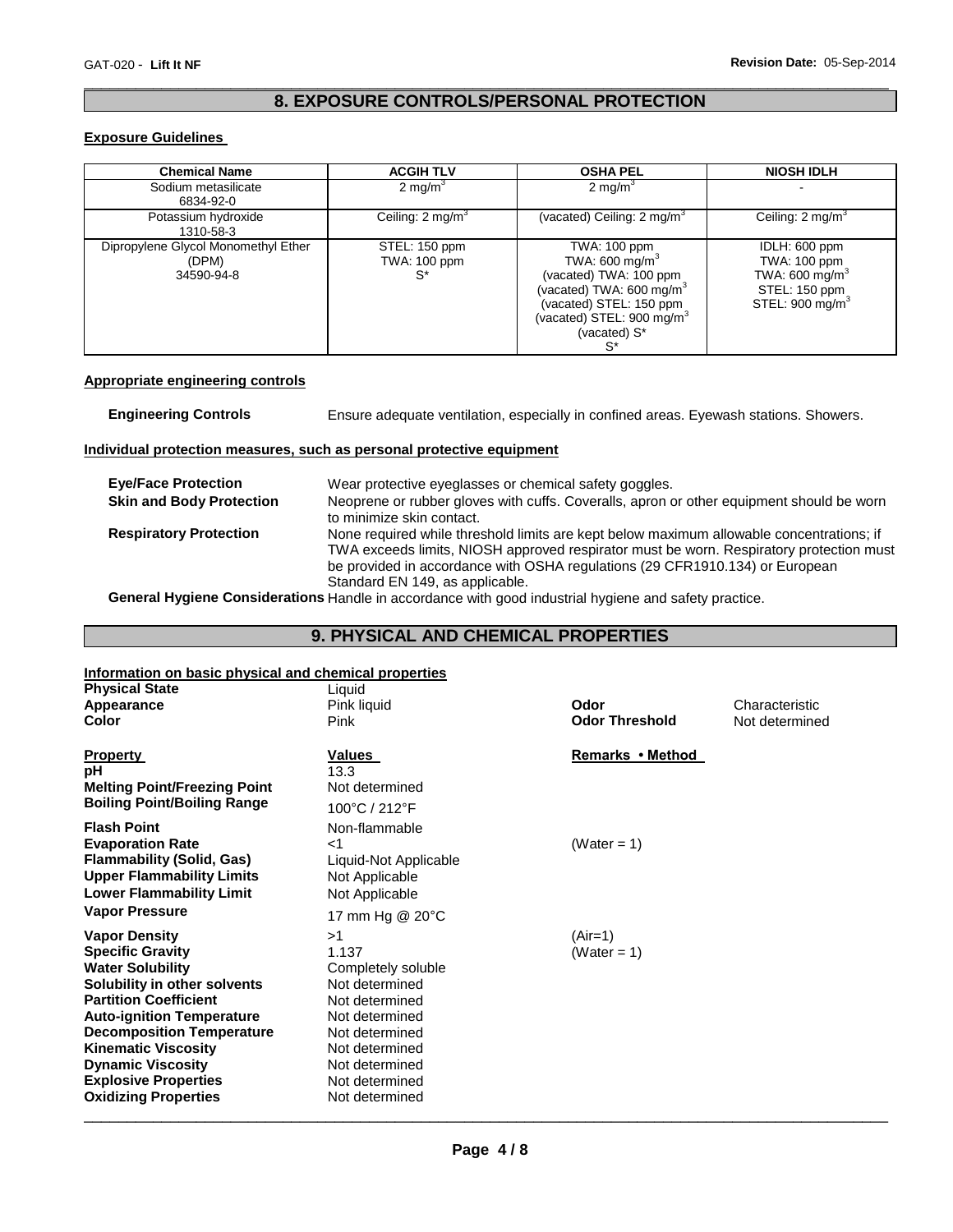# \_\_\_\_\_\_\_\_\_\_\_\_\_\_\_\_\_\_\_\_\_\_\_\_\_\_\_\_\_\_\_\_\_\_\_\_\_\_\_\_\_\_\_\_\_\_\_\_\_\_\_\_\_\_\_\_\_\_\_\_\_\_\_\_\_\_\_\_\_\_\_\_\_\_\_\_\_\_\_\_\_\_\_\_\_\_\_\_\_\_\_\_\_ **10. STABILITY AND REACTIVITY**

#### **Reactivity**

Not reactive under normal conditions.

#### **Chemical Stability**

Stable under recommended storage conditions.

#### **Possibility of Hazardous Reactions**

None under normal processing.

# **Hazardous Polymerization** Hazardous polymerization does not occur.

#### **Conditions to Avoid**

Protect from extreme temperatures. Keep separated from incompatible substances. Keep out of reach of children.

#### **Incompatible Materials**

Strong oxidizers. Strong acids. Strong alkalis.

#### **Hazardous Decomposition Products**

Carbon oxides. Hydrocarbons. Fumes and smoke.

# **11. TOXICOLOGICAL INFORMATION**

#### **Information on likely routes of exposure**

| <b>Product Information</b> |                                  |
|----------------------------|----------------------------------|
| <b>Eye Contact</b>         | Causes severe eye damage.        |
| <b>Skin Contact</b>        | Causes severe skin burns.        |
| <b>Inhalation</b>          | Avoid breathing vapors or mists. |
| Ingestion                  | Do not ingest.                   |

#### **Component Information**

| <b>Chemical Name</b>                                       | Oral LD50            | Dermal LD50             | <b>Inhalation LC50</b> |
|------------------------------------------------------------|----------------------|-------------------------|------------------------|
| Sodium metasilicate<br>6834-92-0                           | $= 600$ mg/kg (Rat)  |                         |                        |
| Potassium hydroxide<br>1310-58-3                           | $= 214$ mg/kg (Rat)  |                         |                        |
| Dipropylene Glycol Monomethyl<br>Ether (DPM)<br>34590-94-8 | $= 5230$ mg/kg (Rat) | $= 9500$ mg/kg (Rabbit) | -                      |

#### **Information on physical, chemical and toxicological effects**

**Symptoms** Please see section 4 of this SDS for symptoms.

# **Delayed and immediate effects as well as chronic effects from short and long-term exposure**

**Carcinogenicity** This product does not contain any carcinogens or potential carcinogens as listed by OSHA, IARC or NTP.

# **Numerical measures of toxicity**

Not determined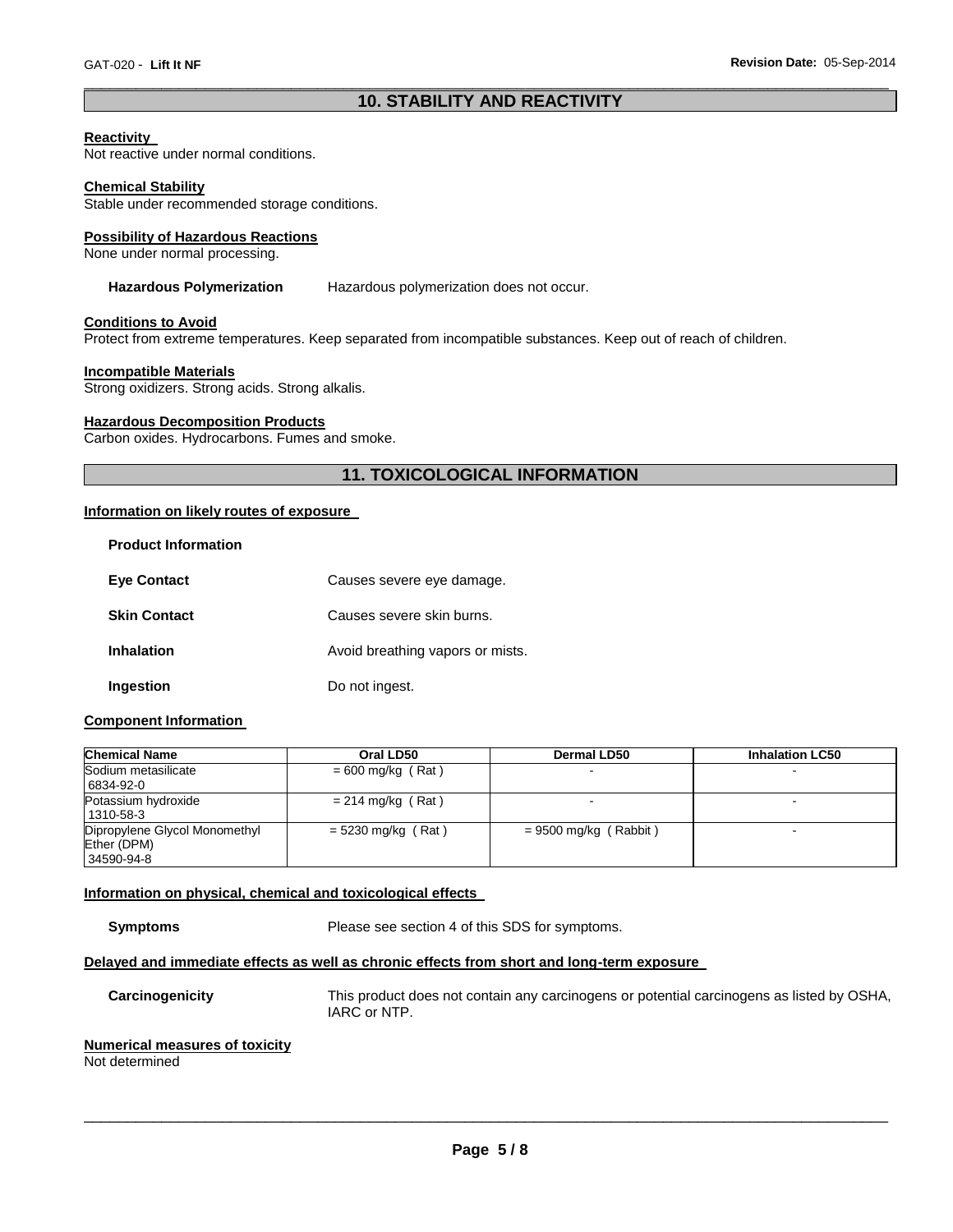# \_\_\_\_\_\_\_\_\_\_\_\_\_\_\_\_\_\_\_\_\_\_\_\_\_\_\_\_\_\_\_\_\_\_\_\_\_\_\_\_\_\_\_\_\_\_\_\_\_\_\_\_\_\_\_\_\_\_\_\_\_\_\_\_\_\_\_\_\_\_\_\_\_\_\_\_\_\_\_\_\_\_\_\_\_\_\_\_\_\_\_\_\_ **12. ECOLOGICAL INFORMATION**

# **Ecotoxicity**

The product is not classified as environmentally hazardous. However, this does not exclude the possibility that large or frequent spills can have a harmful or damaging effect on the environment.

# **Component Information**

| <b>Chemical Name</b>                                       | Algae/aguatic plants | <b>Fish</b>                                                                                      | <b>Toxicity to</b><br>microorganisms | <b>Crustacea</b>                      |
|------------------------------------------------------------|----------------------|--------------------------------------------------------------------------------------------------|--------------------------------------|---------------------------------------|
| Sodium metasilicate<br>6834-92-0                           |                      | 210: 96 h Brachydanio rerio<br>mg/L LC50 semi-static 210:<br>96 h Brachydanio rerio mg/L<br>LC50 |                                      | 216: 96 h Daphnia magna<br>mg/L EC50  |
| Potassium hydroxide<br>1310-58-3                           |                      | 80: 96 h Gambusia affinis<br>mg/L LC50 static                                                    |                                      |                                       |
| Dipropylene Glycol<br>Monomethyl Ether (DPM)<br>34590-94-8 |                      | 10000: 96 h Pimephales<br>promelas mg/L LC50 static                                              |                                      | 1919: 48 h Daphnia magna<br>mg/L LC50 |

# **Persistence/Degradability**

Not determined.

# **Bioaccumulation**

Not determined.

# **Mobility**

| <b>Chemical Name</b>                      | <b>Partition Coefficient</b> |
|-------------------------------------------|------------------------------|
| Potassium hydroxide                       | 0.83                         |
| 1310-58-3                                 |                              |
| Dipropylene Glycol Monomethyl Ether (DPM) | $-0.064$                     |
| 34590-94-8                                |                              |

#### **Other Adverse Effects**

Not determined

# **13. DISPOSAL CONSIDERATIONS**

# **Waste Treatment Methods**

| <b>Disposal of Wastes</b>     | Disposal should be in accordance with applicable regional, national and local laws and<br>regulations. |
|-------------------------------|--------------------------------------------------------------------------------------------------------|
| <b>Contaminated Packaging</b> | Disposal should be in accordance with applicable regional, national and local laws and<br>regulations. |

# **California Hazardous Waste Status**

| <b>Chemical Name</b>               | California Hazardous Waste Status |
|------------------------------------|-----------------------------------|
| , hvdroxide<br>'otassium<br>- ۱۸۴۸ | Toxic<br>$\sim$ $\sim$            |
| 310-58-3                           | corrosive.                        |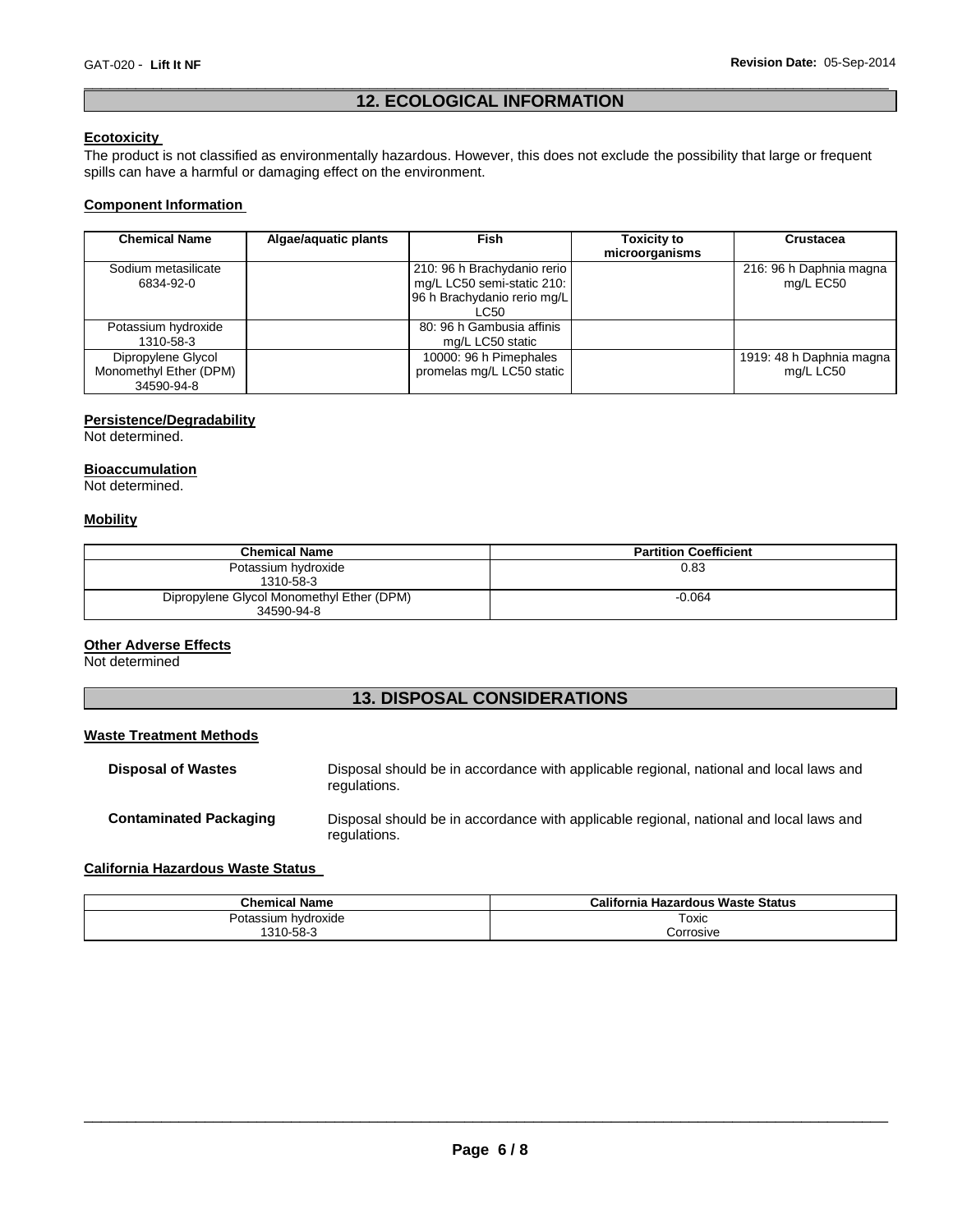# \_\_\_\_\_\_\_\_\_\_\_\_\_\_\_\_\_\_\_\_\_\_\_\_\_\_\_\_\_\_\_\_\_\_\_\_\_\_\_\_\_\_\_\_\_\_\_\_\_\_\_\_\_\_\_\_\_\_\_\_\_\_\_\_\_\_\_\_\_\_\_\_\_\_\_\_\_\_\_\_\_\_\_\_\_\_\_\_\_\_\_\_\_ **14. TRANSPORT INFORMATION**

| <b>Note</b>                                                                                                 | Please see current shipping paper for most up to date shipping information, including<br>exemptions and special circumstances. |
|-------------------------------------------------------------------------------------------------------------|--------------------------------------------------------------------------------------------------------------------------------|
| <b>DOT</b><br><b>UN/ID No</b><br><b>Proper Shipping Name</b><br><b>Hazard Class</b><br><b>Packing Group</b> | NA1760<br>Compounds, cleaning liquid (Potassium hydroxide)<br>8<br>Ш                                                           |
| <b>IATA</b><br>UN/ID No<br><b>Proper Shipping Name</b><br><b>Hazard Class</b><br><b>Packing Group</b>       | <b>UN1760</b><br>Corrosive liquid, n.o.s. (Potassium hydroxide)<br>8<br>Ш                                                      |
| <b>IMDG</b><br>UN/ID No<br><b>Proper Shipping Name</b><br><b>Hazard Class</b><br><b>Packing Group</b>       | UN1760<br>Corrosive liquid, n.o.s. (Potassium hydroxide)<br>8<br>Ш                                                             |

# **15. REGULATORY INFORMATION**

# **International Inventories**

Not determined

# **US Federal Regulations**

# **CERCLA**

| <b>Chemical Name</b> | <b>Hazardous Substances RQs</b> | <b>CERCLA/SARA RQ</b> | <b>Reportable Quantity (RQ)</b> |
|----------------------|---------------------------------|-----------------------|---------------------------------|
| Potassium hvdroxide  | ' 000 lb                        |                       | $1000$ lb final RQ<br>RQ.       |
| 1310-58-3            |                                 |                       | RQ 454 kg final RQ              |

# **SARA 313**

| <b>Chemical Name</b>                                           | CAS No     | Weight-% | <b>SARA 313</b><br>Threshold<br>Values % |
|----------------------------------------------------------------|------------|----------|------------------------------------------|
| Dipropylene<br>: Glycol Monomethyl Ether (DPM) -<br>34590-94-8 | 34590-94-8 |          |                                          |

# **CWA (Clean Water Act)**

| Component                                     | <b>CWA - Reportable</b><br>Quantities | <b>CWA - Toxic Pollutants CWA - Priority Pollutants</b> | <b>CWA - Hazardous</b><br><b>Substances</b> |
|-----------------------------------------------|---------------------------------------|---------------------------------------------------------|---------------------------------------------|
| Potassium hydroxide<br>$1310 - 58 - 3(1 - 5)$ | 1000 lb                               |                                                         |                                             |

# **US State Regulations**

#### **California Proposition 65**

This product does not contain any Proposition 65 chemicals.